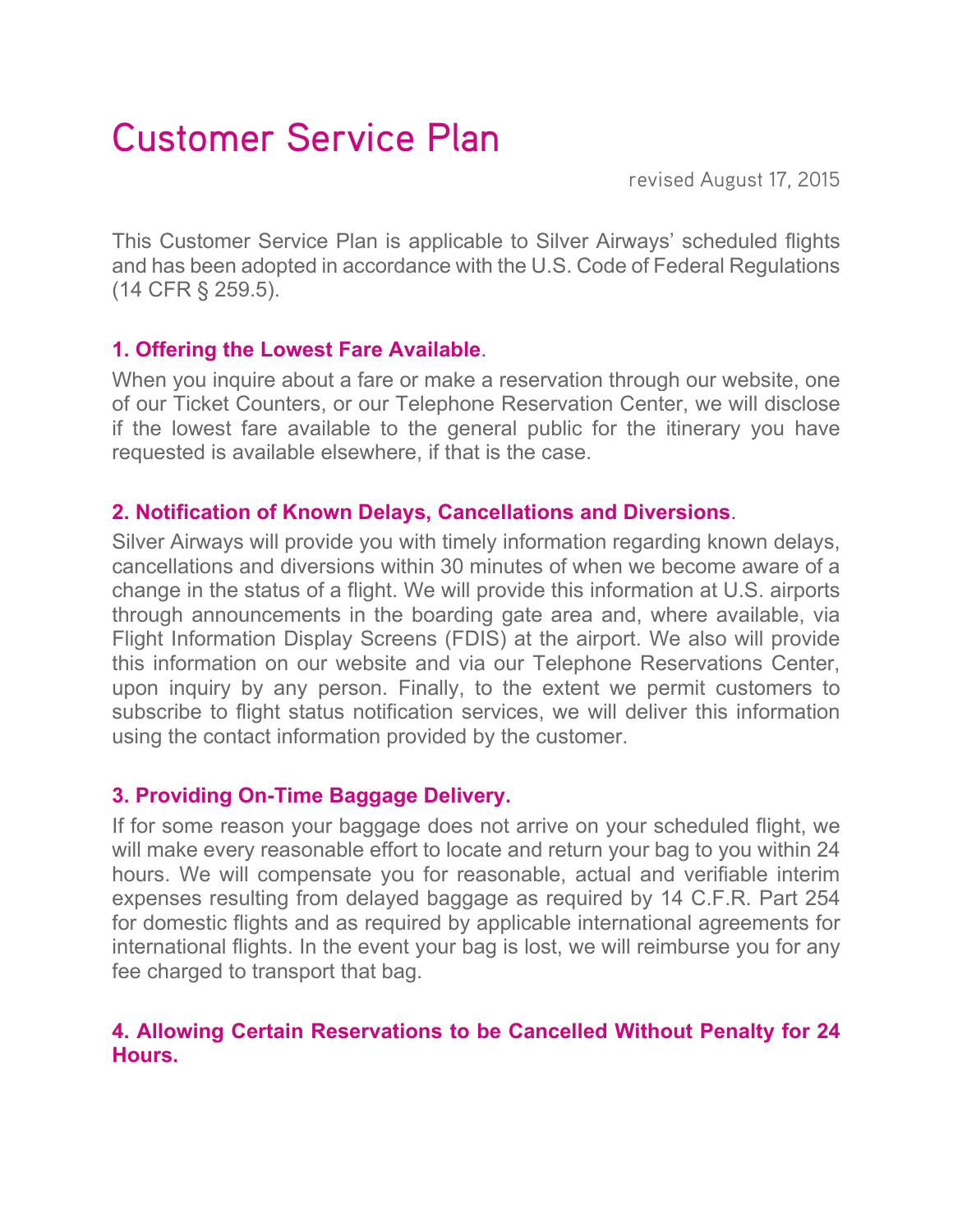When you make a reservation through our website, one of our Ticket Counters, or our Telephone Reservation Center, we will allow you to cancel and receive a full refund, provided you cancel the reservation within 24 hours of purchase and your first flight's departure is more than one week away. You may cancel with no penalty on our website or by calling 801-401-9100.

## **5. Providing Prompt Ticket Refunds.**

We will provide prompt refunds for eligible tickets once we receive your request accompanied by any required documentation. When refunds are allowed we will provide prompt refunds, less any applicable service fees, to the original form of payment. In the event of a flight cancellation or oversale situation, we will refund fees charged to you for services for which you paid but were unable to use. If you used a credit card to make your purchase, we will submit the request for a refund to the credit card issuer within 7 business days of receiving your completed request for a refund. The credit card issuer will refund the purchase price under the terms of the credit card agreement; your credit card statement may not immediately reflect the refund. For purchases made with cash, check or other forms of payment, we will issue your refund within 20 business days of receipt of your completed request for a refund. For refund assistance, please contact 801-401-9100.

#### **6. Accommodating Travelers with Special Needs.**

Silver Airways will provide our customers who have special needs, including individuals with disabilities and unaccompanied minors, with the level of attention, respect and care they deserve. In doing so, we will accommodate customers with disabilities, as required by Part 382 of U.S. Department of Transportation rules, and other special-needs customers as set forth in our policies and procedures, including during lengthy tarmac delays. If your travel includes another carrier, you should inquire with that carrier in the case of special travel needs, as different carrier policies and procedures may apply.

#### **7. Meeting Customers' Essential Needs During Long Tarmac Delays.**

In accordance with our Contingency Plan for Lengthy Tarmac Delays, and if safety and security conditions permit, Silver Airways will provide for your essential needs during a tarmac delay, including food, water, operable lavatory facilities and, if needed, access to medical treatment. We also will update customers on a flight experiencing a tarmac delay every 30 minutes about the status of the tarmac delay, including the reason for the delay, if known. In addition, if the aircraft is at the gate or another disembarkation area with the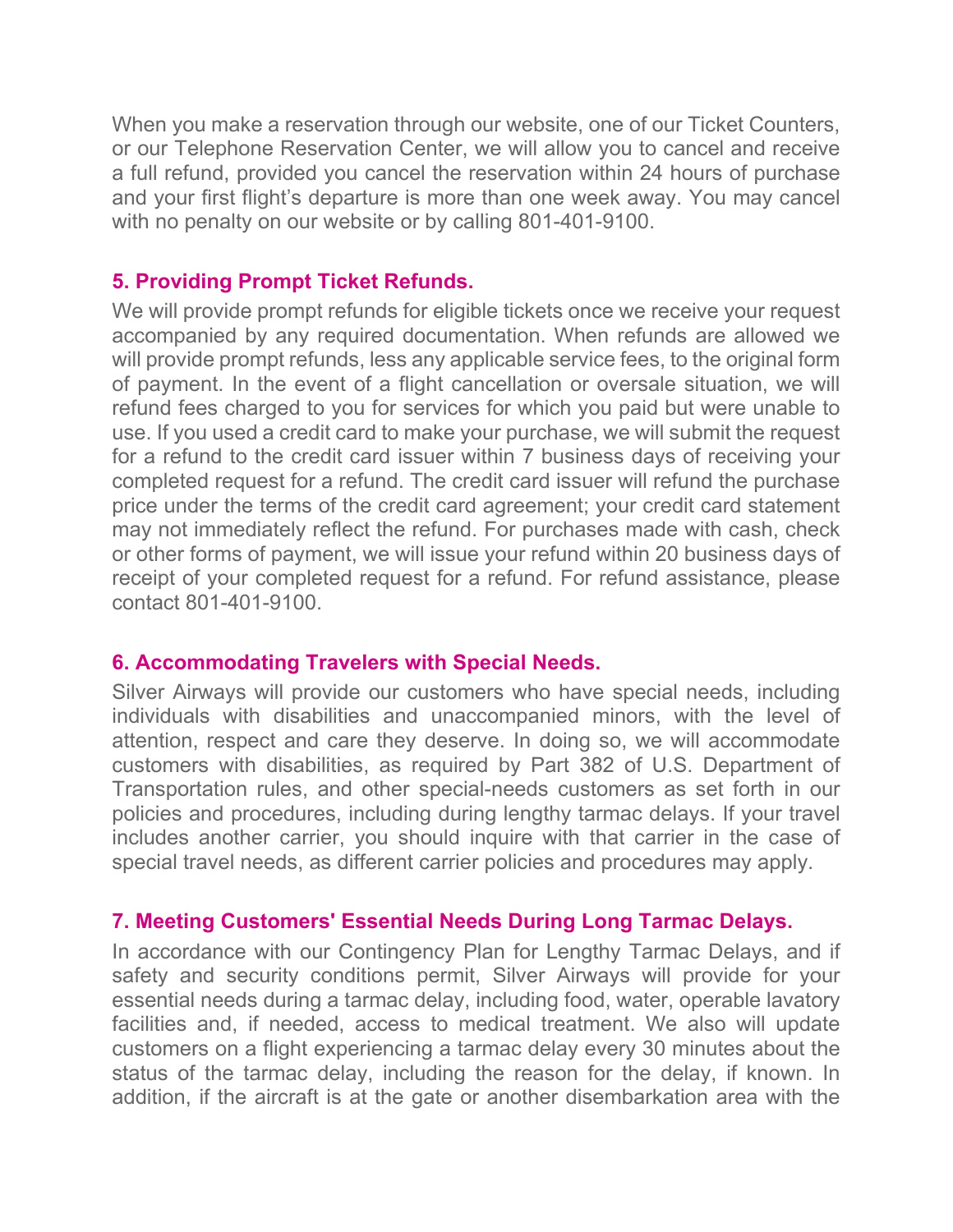door open and the opportunity to deplane exists, we will notify customers of this opportunity every 30 minutes. However, customers deplane at their own risk and the flight may depart without them

## **8. Handling "Bumped" Customers with Fairness and Consistency.**

As required under 14 C.F.R. Part 250, in the event of a flight oversale situation, customers holding a confirmed reservation will not be denied a seat until we first ask for volunteers willing to give up their confirmed seats. If there are not enough volunteers, we will deny boarding to customers in accordance with our written policy on boarding priority. If you are involuntarily denied boarding and have complied with our check-in and other applicable rules, we will give you a written statement that describes your rights and explains how we determine boarding priority for an oversold flight. In most cases, you will be entitled to compensation and transportation on an alternate flight. Silver Airways makes complete rules for the payment of compensation, as well as our policy about boarding priorities, available at U.S. airports we serve. We will follow these rules to ensure you are treated fairly. Customers should keep in mind that they may be denied boarding without compensation if they do not check in on time or do not meet certain other requirements, or if Silver Airways offers the customer alternate transportation that is planned to arrive at the customer's destination or first stop-over no later than one hour after the planned arrival time of the customer's original flight.

# **9. Disclosing Cancellation Policies, Frequent Flyer Rules , Aircraft Configuration and Lavatory Availability.**

Silver Airways will disclose cancellation policies, frequent flyer rules, aircraft seating configuration, and lavatory availability on our website, and, upon request, through our Telephone Reservation Center, at 801-401-9100.

#### **10. Notifying Customers of Changes in Their Travel Itineraries**

We will advise you in a timely manner regarding any changes to your itinerary, using the contact information you provided to Silver Airways when you made your reservation.

#### **11. Responsiveness to Customer Complaints.**

Silver Airways will acknowledge, in writing, each written consumer complaint within 30 days of receipt and send a substantive written response to each such complainant within 60 days of receipt. Written consumer complaints may be